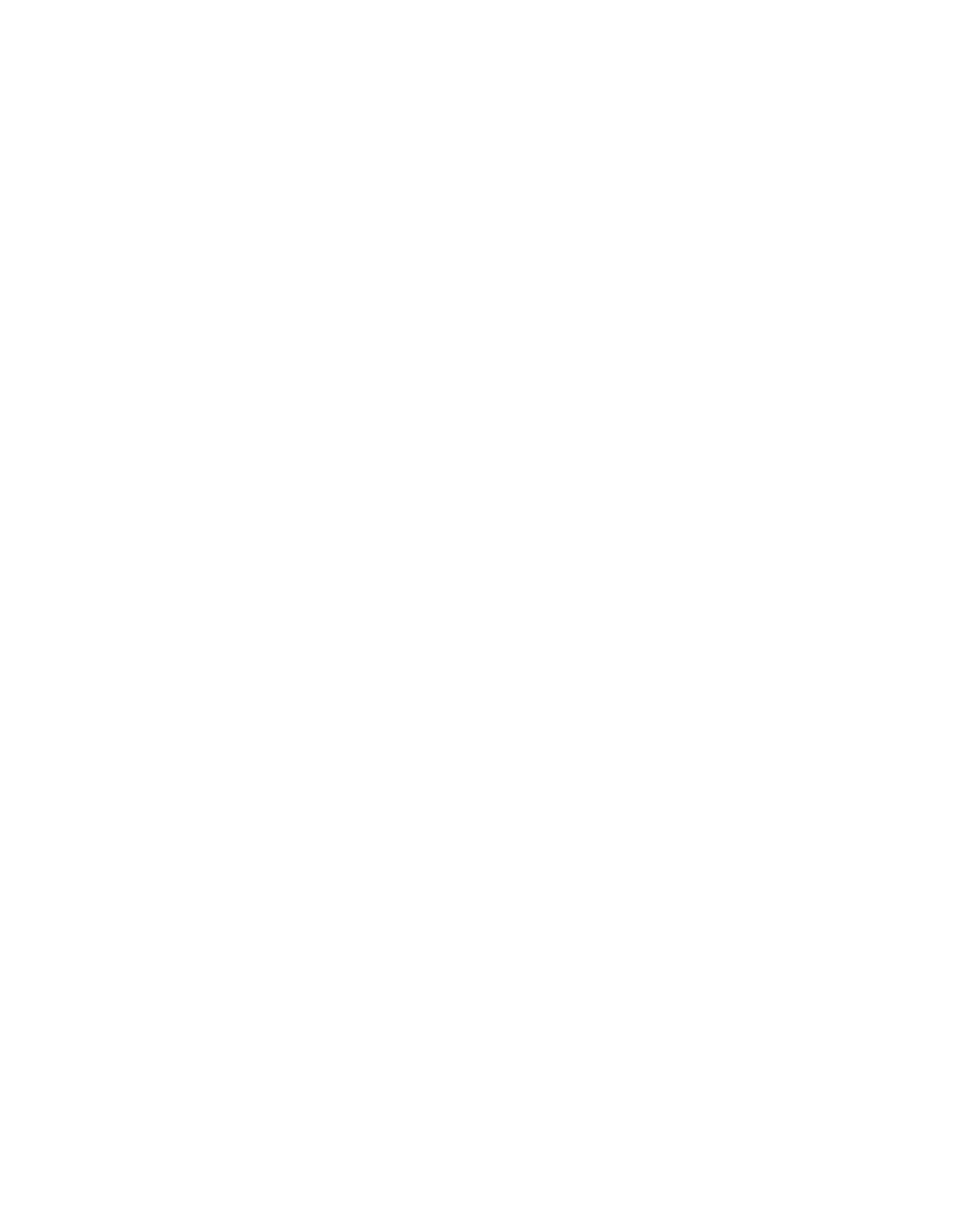

Ministry of Foreign Affairs

European Committee of Social Rights Att. Mr Henrik Kristensen Deputy Executive Secretary

**Legal Affairs Department International Law Division** 

Bezuidenhoutseweg 67 2594 AC The Hague The Netherlands www.government.nl

**Contact**  Roeland Böcker

T +31 70-348 4898 F +31 70-348 5128 roeland.böcker@minbuza.nl

Date 15 May 2017 Re University Women of Europe (UWE) v. the Netherlands Complaint No. 134/2016

Dear Mr Kristensen,

In reply to your letters of 31 March 2017 and 21 April 2017, respectively, accompanying the complainant organization's further comments on the admissibility of the complaint, I have the honour, first of all, to reiterate the Government's observations set out in my letter of 29 November 2016.

More particularly, I wish to recall that – different from what the complainant organization alleges – no mention of hierarchy or subordination was made in our observations in relation to the two procedures under the European Social Charter. Quoting the explanatory report to the 1995 Additional Protocol to the Charter, it was merely concluded that the complaints procedure is complementary to the reporting procedure, the latter being the basic mechanism for the supervision of the application of the Charter. The pertinence of this conclusion is reinforced by the fact that the reporting procedure is inherent to the Charter, whereas the complaints procedure is optional. This does not imply any hierarchy, but merely a difference in nature. The essence of the Government's argument is precisely that the subject matter of the present complaint lends itself – by its extremely general nature – to scrutiny under the reporting procedure, not under the complaints procedure, which is different in nature and requires a level of specificity that is alien to the present complaint.

That being said, the Government notes that the complainant organization's further comments seem largely inspired by its position on the merits. The complainant organization would appear to argue that the situation of working women in the Netherlands and Europe is an issue of such gravity that, for that reason alone, the complaint should be declared admissible.